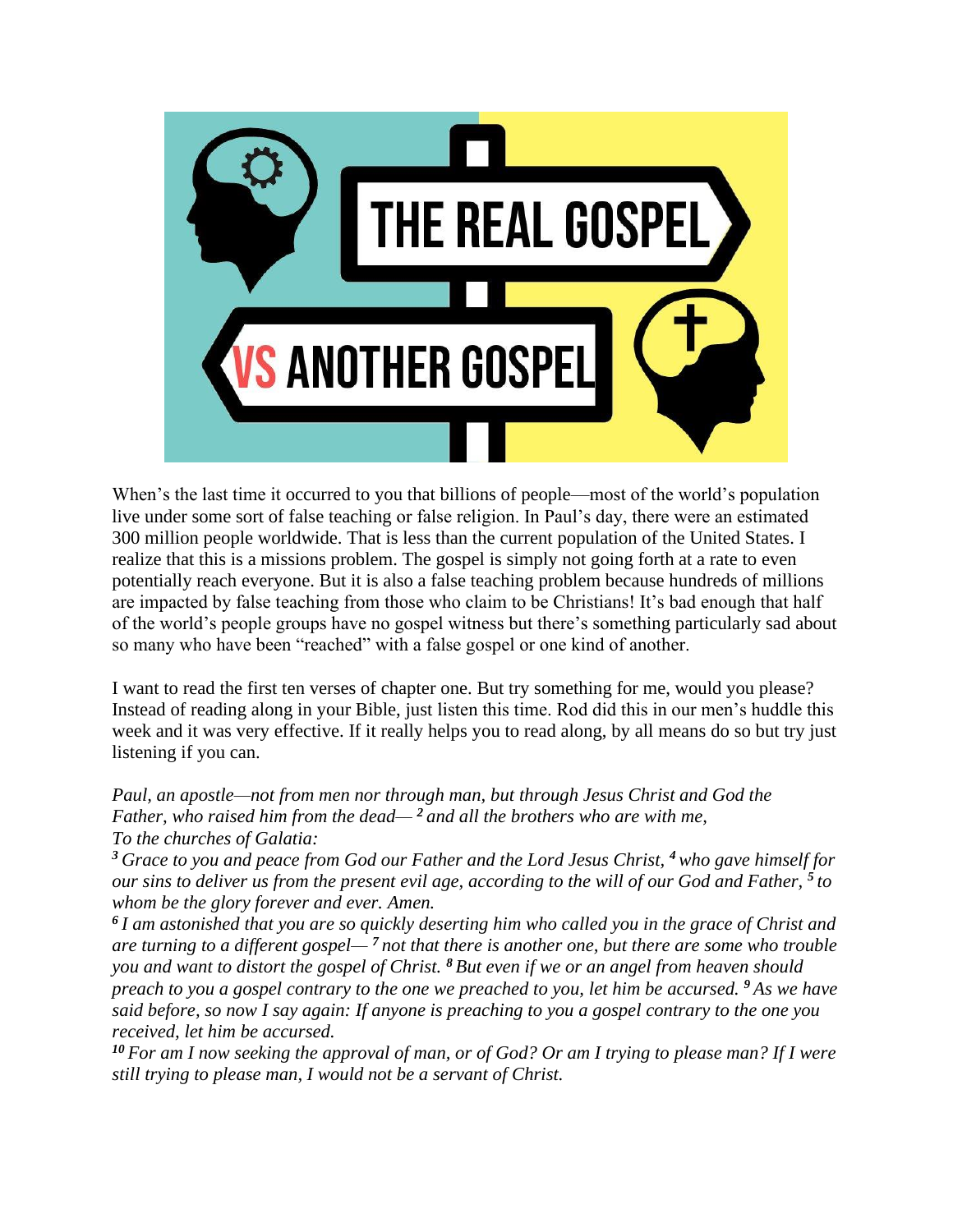Read 7 points of outline first…

### **1. False teaching brings eternal (and temporary) destruction on the souls of people.**

This goes almost without saying but to make the case even stronger, let's take a deeper dive in the New Testament.

#### Matt 16:11-12

**<sup>11</sup>** How is it that you fail to understand that I did not speak about bread? Beware of the leaven of the Pharisees and Sadducees." **<sup>12</sup>** Then they understood that he did not tell them to beware of the leaven of bread, but of the teaching of the Pharisees and Sadducees.

#### 2 Tim 4:3-4

<sup>3</sup> For the time is coming when people will not endure sound teaching, but having itching ears they will accumulate for themselves teachers to suit their own passions, **<sup>4</sup>** and will turn away from listening to the truth and wander off into myths.

## Acts 20:28-30

**<sup>28</sup>** Pay careful attention to yourselves and to all the flock, in which the Holy Spirit has made you overseers, to care for the church of God, which he obtained with his own blood. **<sup>29</sup>** I know that after my departure fierce wolves will come in among you, not sparing the flock; **<sup>30</sup>** and from among your own selves will arise men speaking twisted things, to draw away the disciples after them.

#### Matt 7:15

**<sup>15</sup>** "Beware of false prophets, who come to you in sheep's clothing but inwardly are ravenous wolves.

#### 2 Peter 3:16-17

There are some things in them that are hard to understand, which the ignorant and unstable twist to their own destruction, as they do the other Scriptures. **<sup>17</sup>** You therefore, beloved, knowing this beforehand, take care that you are not carried away with the error of lawless people and lose your own stability.

#### Ephesians 4:14

so that we may no longer be children, tossed to and fro by the waves and carried about by every wind of doctrine, by human cunning, by craftiness in deceitful schemes.

#### 2 Corinthians 11:13-15

**<sup>13</sup>** For such men are false apostles, deceitful workmen, disguising themselves as apostles of Christ. **<sup>14</sup>** And no wonder, for even Satan disguises himself as an angel of light. **<sup>15</sup>** So it is no surprise if his servants, also, disguise themselves as servants of righteousness. Their end will correspond to their deeds.

These are not just old words on a page. This is happening all of the time. I am currently embroiled in a situation similar to this. There is a ministry that is being decimated by a false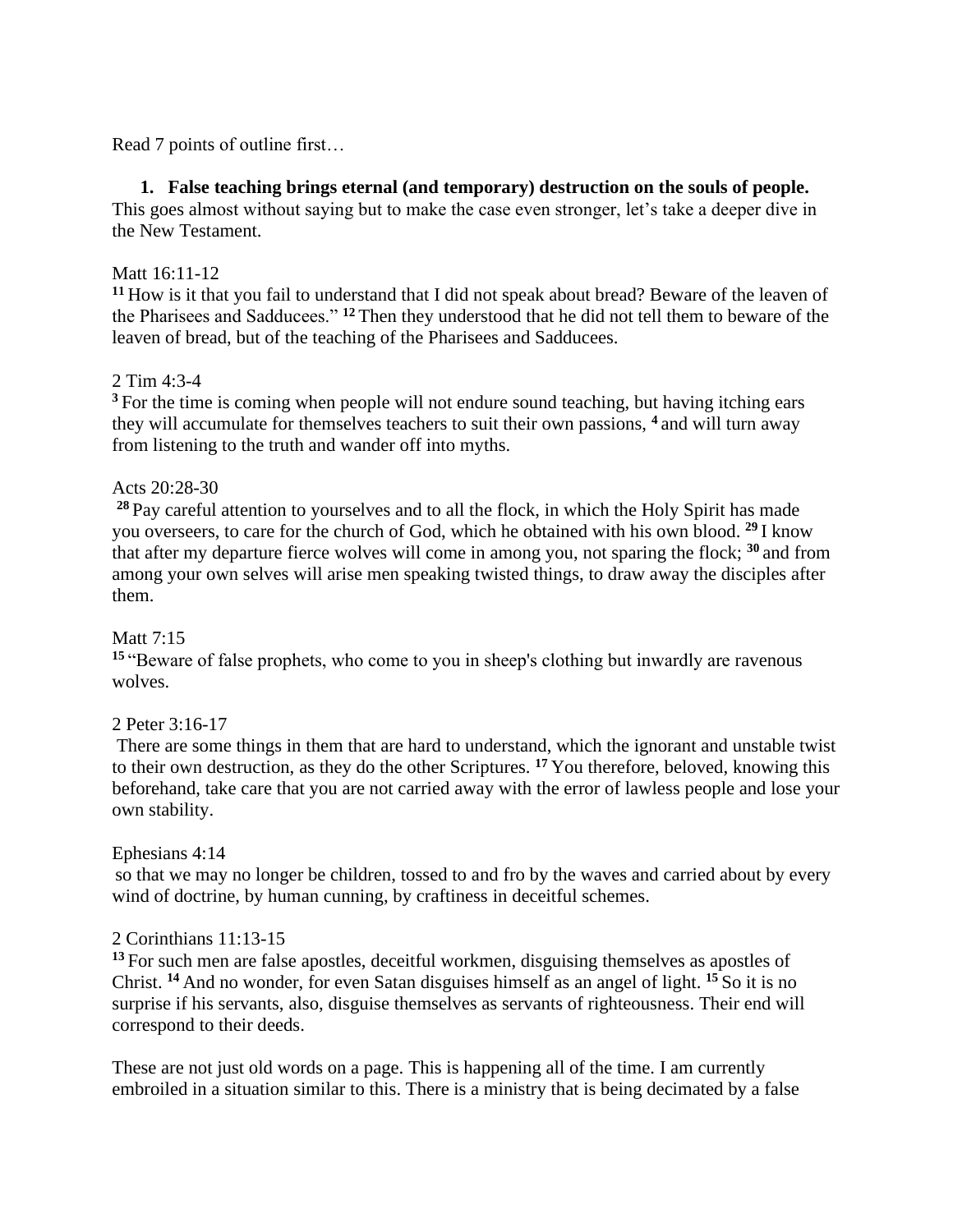teacher. The problem is that false teaching rarely stands on its own. As these verses clearly teach, false teachers are also "ravenous wolves" in sheep's clothing. They are deceitful, cunning. They twist Scripture. They turn people away from following the truth. So it's not just false teaching. These men—and there are women as well—draw away followers and lead others into destruction.

The leader of this ministry was hired due to his charismatic personality and business acumen but in two years he has driven away most of the missionary staff and caused incalculable harm to people and ministry. For the past month I have spent at least 30 hours trying to gather information. I have spoken with seven current and former staff and everyone of them have been harmed and abused by this one man. All of them are reeling with hurt, some anger, confusion, sadness, disappointment and hopelessness. Several have had their walks with the Lord damaged by actions from this one leader. I have only met a few of these people in person, but I can feel their pain. I can see the wake of damaged souls and ministry left behind. It's sickening and sad. So I am doing what I can to bring this evil to light and asking the Lord to grant repentance.

But not all false teachers are quite this bad. There is a range of false and true teachers looks something like this. First there are those who are false teachers and they also have false, selfish motives. This is obviously a worst case scenario. The false teaching that the Galatians churches were facing fits into this category. I'll talk more about that later.



In theory there are those who are false teachers who have right motives. These are usually people who are following a worst-case scenario type leader. They themselves have been led astray by a more influential false teacher. Thankfully, many of these people come to their senses and some get radically

converted.

This woman, [Doreen Virtue,](https://www.youtube.com/watch?v=Qkj9JV-mUsc) thought she was a Christian but she regularly taught all manner of New age practices in a Christian context. One of the things she gave up was "Angel Cards." These are gaining in popularity in charismatic circles and they are essentially Christianized tarot cards that purport to tell your future. Do you know how Doreen was converted and repented of this evil stuff? She read the Bible for herself. Imagine that! But she fits into this category of someone who definitely engaged in false teaching but thought she was genuinely helping others.

The third category are those who teach the true gospel but from false motives. Jonah clearly fits into this category. He preached a clear message of judgment upon the Ninevites all the while wishing that they would not repent. Paul wrote about this in his letter to the Philippian church.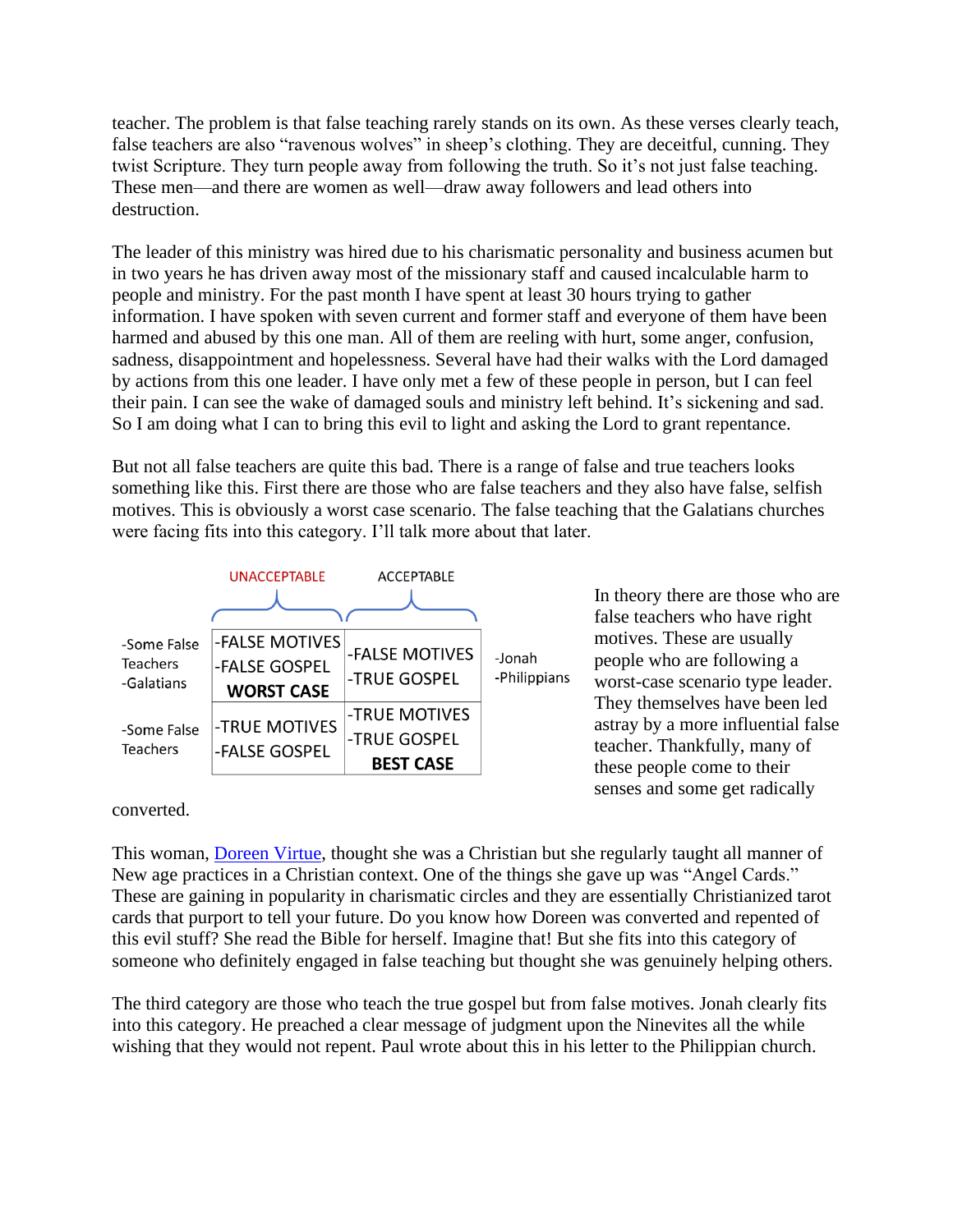"The former proclaim Christ out of selfish ambition, not sincerely but thinking to afflict me in my imprisonment. What then? Only that in every way, whether in pretense or in truth, Christ is proclaimed, and in that I rejoice" (Philippians 1:17-18). I used to think that I did not have a category this kind of person. Who preaches truth from selfish motives? Who does that? But in the past several years I have seen a long list of people I would put into this category.

But more than just casting stones at others, it's a good opportunity to evaluate our own motives. I think Paul is clear here that it is better to do the right thing for the wrong reason than to do the wrong thing. And at some level, I'm not sure our motives can ever be 100% pure at all times. And there are times when you need "to fake it until you make it," right? Would you believe that every hour I spend as a pastor is not done with pure joy in my heart? Sometimes I just need to pull myself out of bed, put one foot in front of the other and get done what needs gettin' done. Can you relate?

Nevertheless, we are too often like Jonah. We go about doing what needs to be done but hating a lot of it and complaining all the way. We start by faking it until we make it until all we have left is faking it. We never arrive at right actions and right motives. Our actions AND our motives need to be purified. We need to repent of these emotions and ask the Lord to fill us with supernatural emotions. Yes, we all get tired but at the end of the day, this is itself a gospel issue. If we truly saw what Christ has done for us, we would be increasingly humbled and more and more grateful for all things. And if you need a reminder what the true gospel is about, just go back and read the message from last Sunday. Before Paul addressed the false teaching he laid down the gospel with clarity and power in the first four verses of this chapter. We need daily reminders of these truths.

#### **2. False teaching is a rejection of Christ and his truth.**

Notice Paul's language in verse six. *I am astonished that you are so quickly deserting him who called you in the grace of Christ and are turning to a different gospel.* When you reject the gospel, it is not just truth that is being rejected but Christ himself that is being rejected. We need to be very careful that we never emphasize God's truth over God himself. It's far too easy to depersonalize God and turn him into mere words. Obviously we know about God through his words but more importantly, God uses his words so that we could know him, not just know his words.

Last month Karen and I had a coffee meeting with Ray Olson, our discipleship consultant and his wife Darlene. At one point in the conversation, Darlene made the comment that Jesus in the gospel. I replied by pointing out this book by John Piper with the title, God is the Gospel. So which one is right?  $\odot$  Both are right, am I right?

Also notice the word "deserting." This is not merely a difference of opinion. Anyone who rejects the true gospel is not disagreeing, they are deserting. The word means a turncoat. A betrayer. A deserter. They have betrayed Jesus by rejecting his truth. They are not turning away from their doctrine of grace. They are turning away from Christ. They are turning away from the person of grace.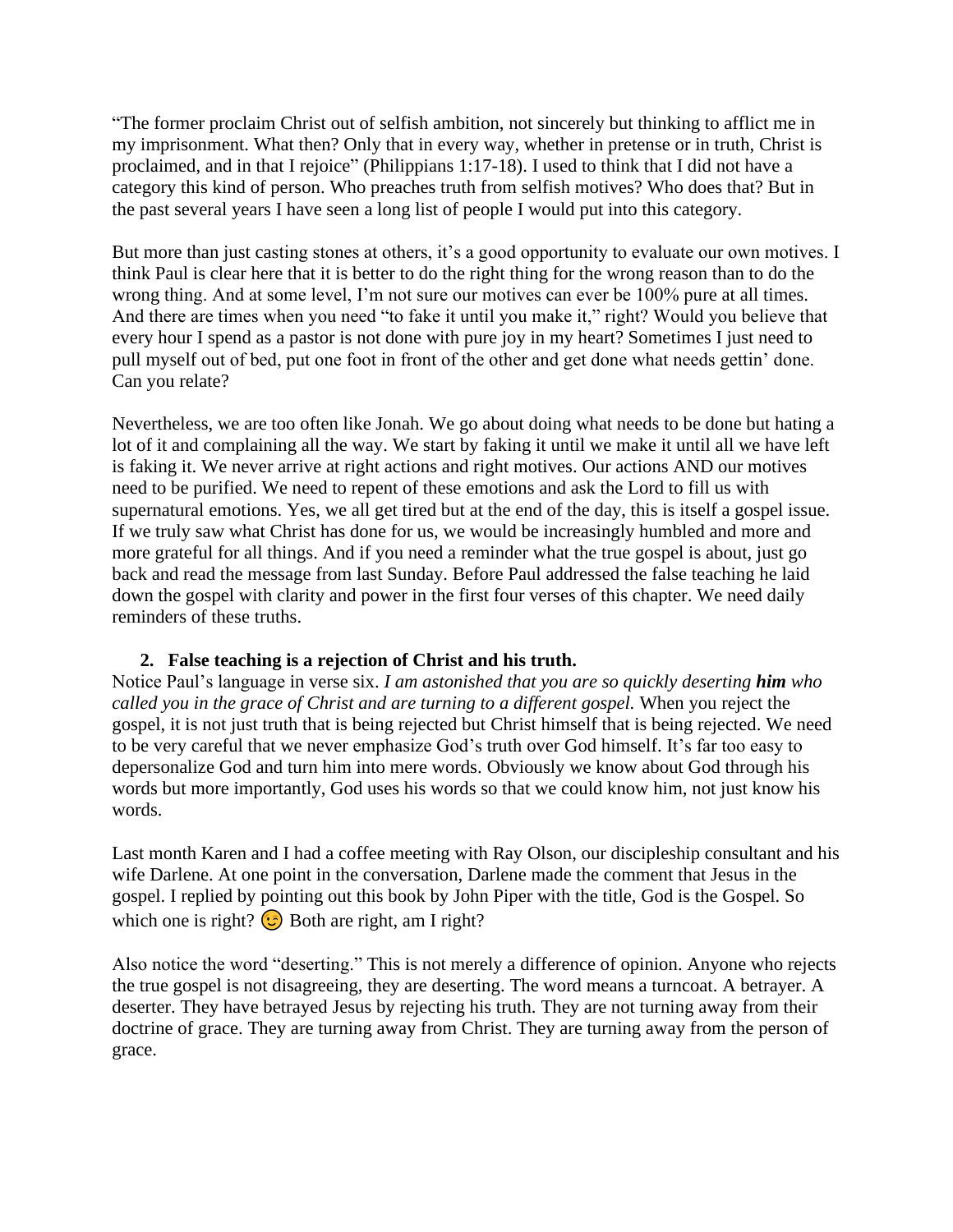# **Let's Deconstruct a Deconversion Story: The Case of Rhett and Link**

FEBRUARY 29, 2020 - ALISA CHILDERS



Speaking of turning from grace, we were saddened to learn of the so-called deconversion of these popular Youtube entertainers. They had been on full-time staff with CRU and served as missionaries but now they have completely abandoned the faith. I am guessing that many of your children listen to them so I am providing links to two excellent articles<sup>1</sup> so you can discuss them at home with your family. These two have literally deserted Christ bit don't forget that all false teaching, even among those who claim t be

Christians, is deserting Christ.

Have you noticed thus far that I have yet to describe the false teaching that Paul is fighting against here? Based on what I have said thus far you might think that these false teachers promoted another religion. You might think that they were weird pagans who promoted bizarre religious practices. As I said last week, there are countless forms of false gospels but only one true gospel. But in this context, we really need to understand what Paul was fighting against.

There are hints in chapter one and chapter two but the best refutation comes in chapter two, verse 14. This is where Paul confronted Peter in front of everyone. "But when I saw that their conduct was not in step with the truth of the gospel, I said to Cephas before them all, "If you, though a Jew, live like a Gentile and not like a Jew, how can you force the Gentiles to live like Jews? We ourselves are Jews by birth and not Gentile sinners; yet we know that a person is not justified by works of the law but through faith in Jesus Christ, so we also have believed in Christ Jesus, in order to be justified by faith in Christ and not by works of the law, because by works of the law no one will be justified" (Galatians 2:15-16).

The false teachers were known as Judaizers. You can tell what they believed and practiced through this passage. These were not Jews practicing their Judaism. They were Jewish converts to Christianity who also taught that Christians still had to obey the whole law. They especially promoted the continued requirement to be circumcised. Gal 2:21 adds some more depth of understanding. "I do not nullify the grace of God, for if righteousness were through the law, then Christ died for no purpose."

So it was a matter of adding the works of the Law to the work of Christ on the cross. So it was a Jesus plus problem. You know what I mean, right? Jesus plus the Law. Jesus plus good works. Jesus is not enough so you have to add some extra human effort into the equation.

Why would they do this? That question is answered at the very end of the letter.